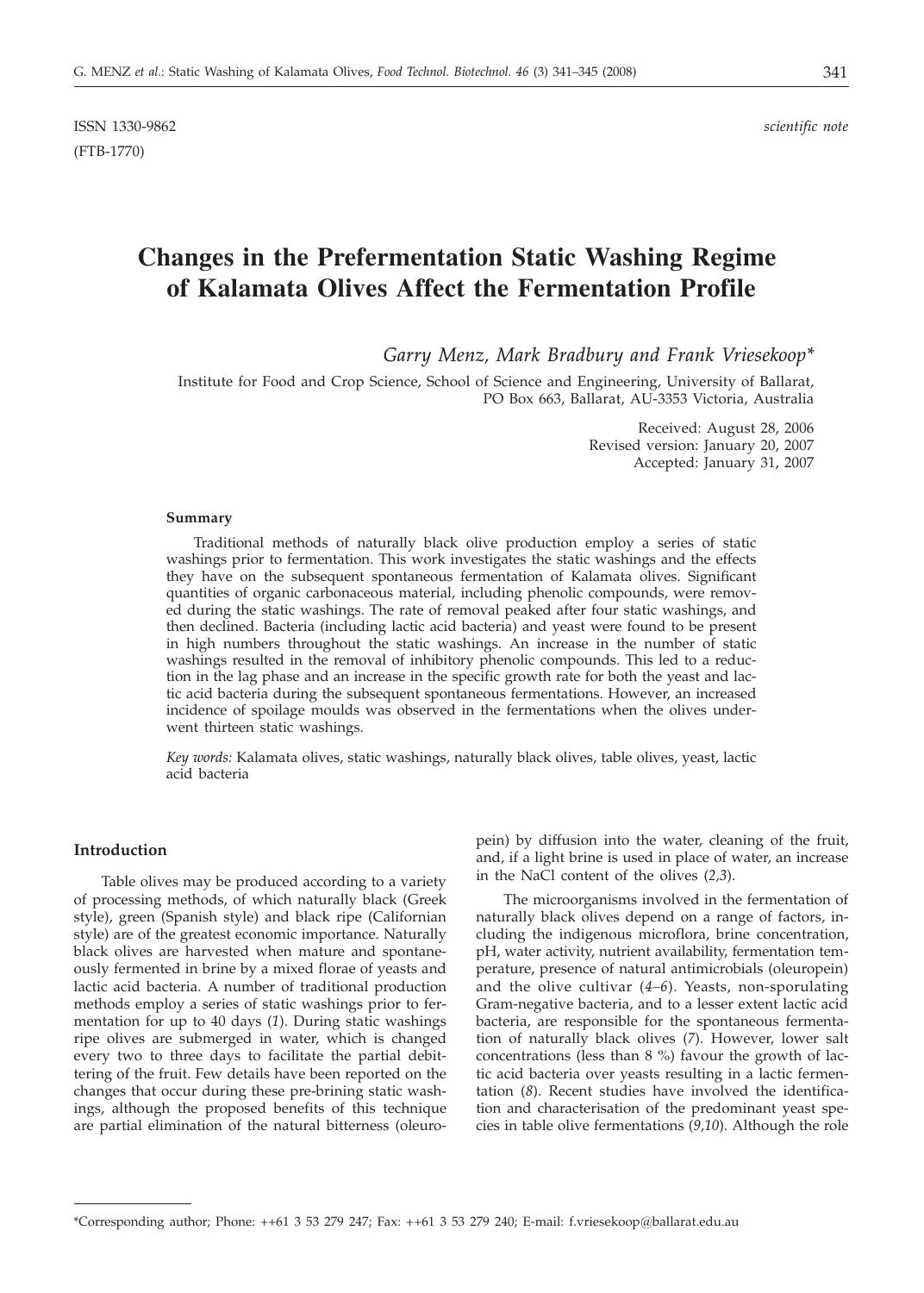of individual yeast species in olive fermentations has not yet been established, it has been suggested that they positively contribute to the organoleptic properties of the product, and aid in the supply of essential nutrients for lactic acid bacteria (*7,11,12*).

The proliferation of lactic acid bacteria has been recommended to prevent malodorous and softening spoilage caused by some spontaneously occurring microorganisms (*13*). However, the phenolic compound oleuropein and its derivative products inhibit the growth of lactic acid bacteria (*14,15*). Debittering (oleuropein removal) may allow for the increased growth of these bacteria during the fermentation; as indicated by the growth of *Lactobacillus* spp. in Taggiasca olives processed with static washings (*1*). The increased survivability of lactic acid bacteria attributed to the debittering process may also have considerable benefits towards the recently proposed use of table olives as a vehicle for probiotic cultures (*16*).

The aim of this study is to investigate the changes that occur during the static washing of Kalamata olives, and to determine the effect such changes have on the spontaneous fermentation.

## **Materials and Methods**

# *Olives, prefermentation treatment and fermentation conditions*

Mature large and extra large Kalamata olives (300 kg) were harvested in July 2004. Each lot of 100 kg of olives was placed into a 200-litre lidded plastic vessel, which was filled with tap water. Every two days the washwater was removed and replaced, comprising one static washing. The olives underwent two, seven, or thirteen static washings. After the appropriate number of static washings, 14 kg of olives were placed in 28-litre plastic fermentation vessels (*N*=7), thus three sets of seven fermentations were monitored, starting after two, seven, and thirteen static washings. The fermentors were filled to capacity with 10 % (by mass per volume) NaCl brine and kept at 20 °C, and a sampling port and airlock were fitted to each fermentor. The salt concentration was neither adjusted nor monitored. The remaining 48 kg of olives were washed three more times for a total of 16 static washings, to further monitor microbial and physicochemical changes.

#### *Chemical analysis*

The titratable acidity of the washwater and the brine was determined by titrating 10 mL of brine against 0.1 M NaOH with thymol blue indicator. Total organic carbon (TOC) was measured using the Degtjareff acidic dichromate oxidation method (*17*). For this method, sodium dichromate (10 mL, 0.5 M) was mixed with 10 mL of a washwater sample, concentrated  $H_2SO_4$  (20 mL) was added, and the resulting solution was heated to 110 °C for 30 min. The heated solution was made up to 100 mL with distilled water and cooled to room temperature before measuring the absorbance at 600 nm (Varian Cary 50, Australia). Total phenolics in the washwater were quantified by the Folin-Ciocalteu assay (*18*). Filtered

washwater (1 mL) diluted 1:10 was added to 5 mL of diluted (1:10) 2 M Folin-Ciocalteu reagent (Sigma-Aldrich, Australia). This mixture was allowed to stand for 5 min, after which 4 mL of 7.5 % (by mass per volume)  $Na<sub>2</sub>CO<sub>3</sub>$ were added. Absorbance was measured at 740 nm (Varian Cary 50, Australia) after 2 h. Total phenolics were expressed as gallic acid equivalents. All chemical analyses were carried out in triplicate.

#### *pH measurements*

The pH measurements of the washwater were taken with a TPS-LC 80A (TPS, Australia).

#### *Microbiological analysis*

Brine samples were drawn from the fermentor *via* the sampling ports, serially diluted in 0.1 % peptone water, and 0.1 mL of aliquot was plated onto the three media described below. Yeasts were enumerated on YPG medium containing (in g/L): yeast extract 5, peptone 5, glucose 20, agar 15, supplemented with ampicillin 0.1 and chloramphenicol 0.1, and incubated at 25 °C for 5 days. Lactic acid bacteria were enumerated on acidified MRS agar (Oxoid, Australia) (*4*), supplemented with cycloheximide (0.2  $g/L$ ) to inhibit yeast, and incubated at 30 °C for 5 days. Mesophilic bacteria were enumerated on nutrient agar (Oxoid, Australia) incubated at 30 °C for 3 days. All microbial analyses were carried out in duplicate.

#### *Statistical analysis*

The specific growth rates and lag phases of the fermentations were examined by ANOVA using SPSS 11. Differences between treatment mean values were determined using Bonferroni's post-hoc test at p<0.05.

#### **Results**

The titratable acidity decreased steadily for the first ten static washings (Fig. 1), but there was no apparent change in pH. Total organic carbon levels in the wash-



**Fig. 1.** Changes in the pH and titratable acidity of washwater during subsequent static washings prior to brining of Kalamata olives

 $O$  pH (data points are mean values of duplicates),  $\bullet$  titratable acidity as hydroxy ion equivalents (data points are mean value ±standard deviation of triplicate samples)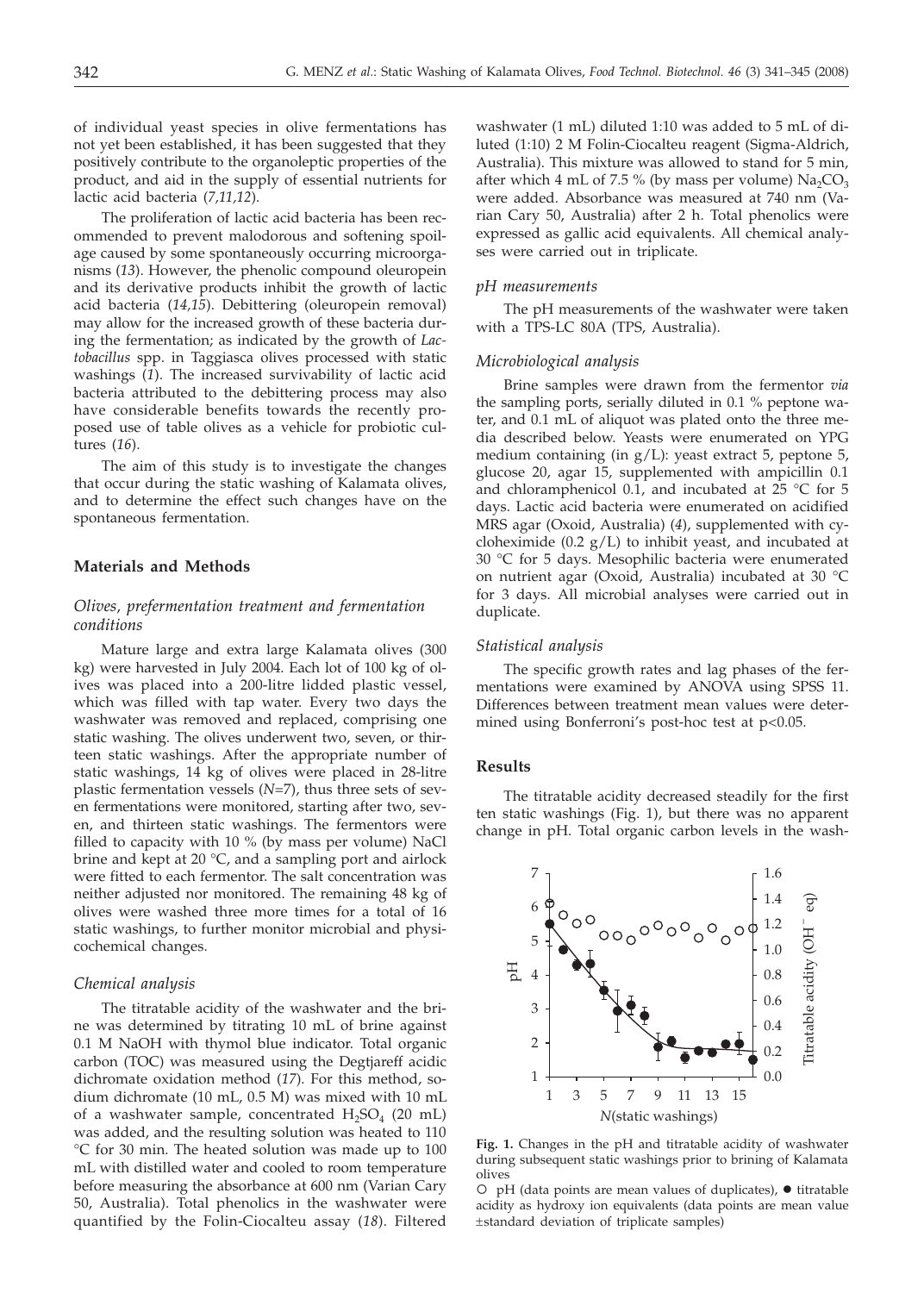water were measured as an indicator of the rate of olive- -associated material leaching into the water (Fig. 2). The rate of loss of carbon compounds to the washwater increased over the first four washings, after which the amount of material lost during each washing declined (Fig. 2). A continuous decrease in the rate of loss of phenolic compounds into the washwater was observed over the 16 static washings.



**Fig. 2.** Changes in the total phenolics and total organic carbon of the washwater during subsequent static washings prior to brining of Kalamata olives

 $\circ$  total phenolics (as gallic acid equivalents) and  $\bullet$  total organic carbon. Data points are mean value±standard deviation of triplicate samples

Changes in the microbial populations during the washings are shown in Fig. 3. Over the first six static washings, the yeast levels increased as the lactic acid bacteria population declined. During the subsequent washings this initial trend was reversed until the yeast and lactic acid bacteria populations were restored to their initial levels. There was little change in the cell counts of the mesophilic bacteria over the course of the static washings.



**Fig. 3.** Changes in the microflora during subsequent static washings prior to brining of Kalamata olives

 $\bullet$  yeast,  $\circ$  lactic acid bacteria,  $\Box$  mesophilic bacteria. Data points are mean value±standard deviation of triplicate samples

Beginning the brine fermentations after seven washes instead of two increased the specific growth rate of the fermentative microflora (Figs. 4a and 4b), however, regardless of the number of washings, both sets showed an instant drop in cell numbers, followed by a lag phase of 18–20 days. The fermentations of the olives washed thirteen times showed reduced inhibition of microorganisms, having only a very short lag phase (Fig. 4c). However, these fermentations showed an increased incidence of surface growth, which later supported the growth of mould (data not shown).

The number of static washings showed no discernable effect on pH, as the pH of all the fermentations ranged between 4.57 and 4.89. The evolution of the titratable acidity is shown in Fig. 5. All three sets of fermentations showed a general increase in titratable acid-



**Fig. 4.** Changes in the microflora during brining of Kalamata olives following different pre-brining washing regimes: a) olives placed in brine following 2 static washings; b) olives placed in brine following 7 static washings; c) olives placed in brine following 13 static washings

 $\bullet$  yeast,  $\circ$  lactic acid bacteria,  $\Box$  mesophilic bacteria. Data points are mean value±standard deviation of triplicate samples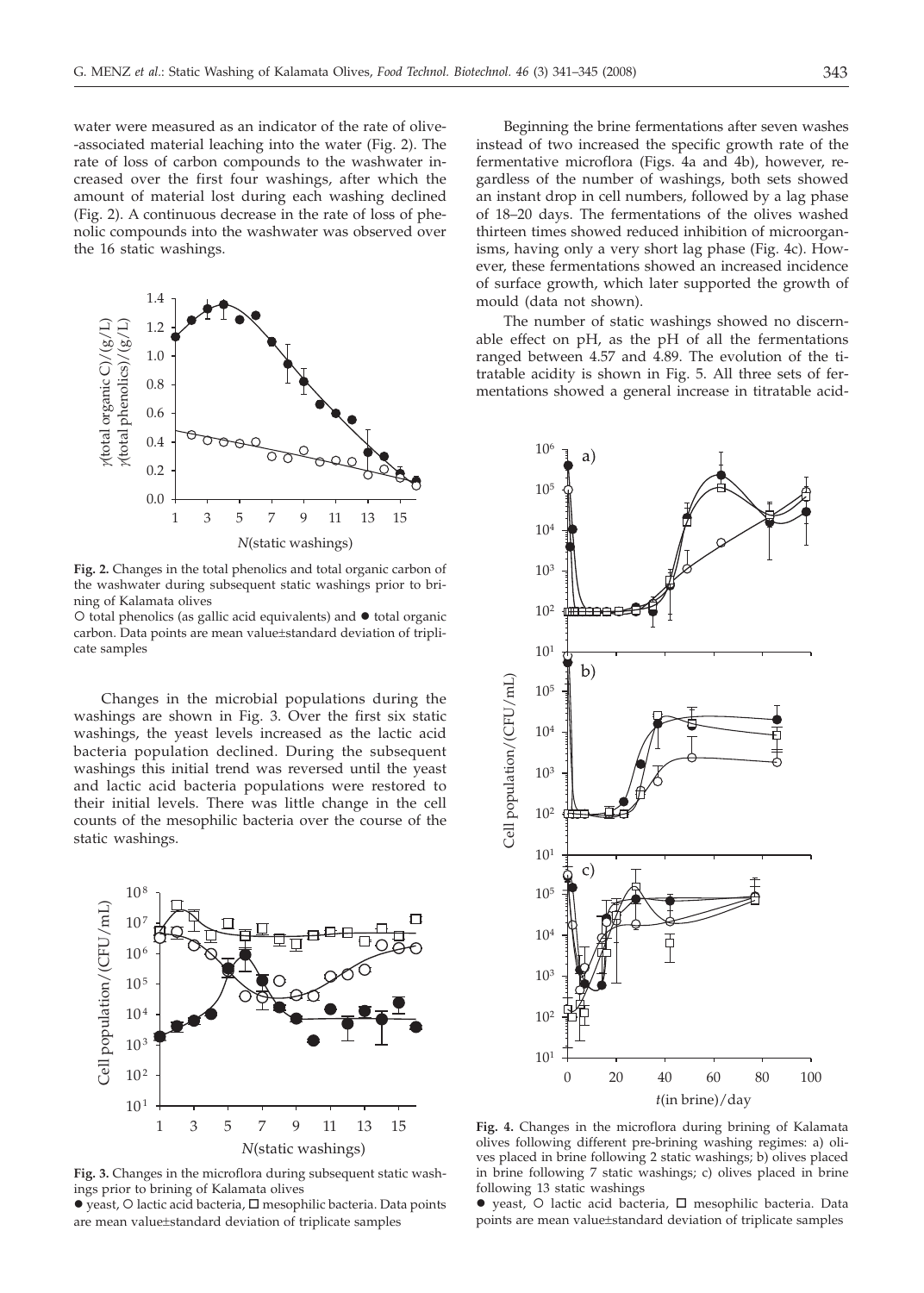

**Fig. 5**. Titratable acidity of Kalamata olive brines following different pre-brining washing regimes



ity, which was more pronounced in those fermentations that underwent the least number of static washings. Note that it is likely that various phenolic compounds are being titrated against, in addition to organic acids such as lactic acid.

### **Discussion**

Total organic carbon was used as an indicator of the diffusion of olive-associated organic material into the washwater, such as phenolics, organic acids, amino acids, and sugars. The steady decrease in total organic carbon detected at the end of subsequent washings indicates that the amount of organic material released from the olives per washing cycle is diminishing. This phenomenon is reflected in the fact that the amount of phenolics detected in the washwater also decreased with every subsequent washing cycle. A decrease in phenolic content during the washings is in contrast with earlier reports that indicated only negligible change in phenols during static washings (*19*). However, their work involved only two static washings and different olive cultivars. The observed drop in titratable acidity despite the constant pH may be due to phenolic compounds being measured in addition to organic acids.

During the initial washings, yeasts dominated over the lactic acid bacteria. This trend continued until the fifth wash cycle, after which the yeast population rea-

ched its maximum and the lactic acid bacteria population reached the minimum (9.10<sup>5</sup> and 4.10<sup>3</sup> CFU/mL, respectively). The suppression of lactic acid bacteria may be attributed to the presence of antimicrobial compounds such as oleuropein leaching out from the olives at a greater rate into the washwater. Oleuropein and its hydrolysis products have been shown to induce leakage of cellular material from lactic acid bacteria due to degradation of the cell wall (*20*). Most yeasts are unaffected by oleuropein, and it is thought to be the primary reason why black olive fermentations are dominated by yeasts (*20,21*). After six washes the lactic acid bacteria showed a period of enhanced growth, whilst the yeast population failed to reach the levels of the previous washings. At the end of the static washings, both the lactic acid bacteria and yeast populations had returned to their initial counts of  $1.5 \cdot 10^6$  and  $1.0 \cdot 10^4$  CFU/mL, respectively. This restitution of microbial growth indicates that the majority of antimicrobial bittering compounds have been eliminated from the olives at the completion of 13 washings. These findings appear consistent with artisan practices, where the producer 'taste tests' the olives for a reduction in bitterness prior to commencing fermentation.

Although sampling of the washwater will likely underestimate the actual microbial population (due to cells adhering to the olive surface) (*4,5*), the method employed allows an insight into the microflora associated with the static washings. It must also be noted that as the washwater was discarded at the end of each washing, the microbial population was continually renewed.

Following the static washings, the olives were placed in brine to undergo a spontaneous fermentation. The profiles of the microflora during the various brining arrangements are shown in Fig. 4. Table 1 details the specific growth rates and lag phases for the yeast and lactic acid bacteria. The implementation of only two washings causes a near complete reduction in viability and an extensive lag phase before the brine-adapted microflora initiate the growth. The use of seven static washings also caused a near complete reduction in viability and did not appear to reduce the lag phase, however, it allowed for a significantly increased specific growth rate (p=0.008) for the yeast population. Thirteen static washings removed a substantial amount of growth inhibitors (phenolics), allowing for a rapid progression of growth, with a significantly shortened lag phase (p<0.001). However, an initial drop in viability and short lag phase were still present due to the high salt content of the brine.

Table 1. Mean specific growth rates and lag phases for yeast and lactic acid bacteria for the olive fermentations started after two, seven, and thirteen static washings

| N(static washes) | Specific growth rate/day |        | Lag phase/day |       |
|------------------|--------------------------|--------|---------------|-------|
|                  | Yeast                    | LAB    | Yeast         | LAB   |
|                  | 0.3471                   | 0.2200 | 38.00         | 49.00 |
|                  | 0.7093                   | 0.0845 | 30.00         | 38.00 |
| 13               | 0.5636                   | 0.2622 | 7.00          | 7.67  |

Values are means of seven replicates